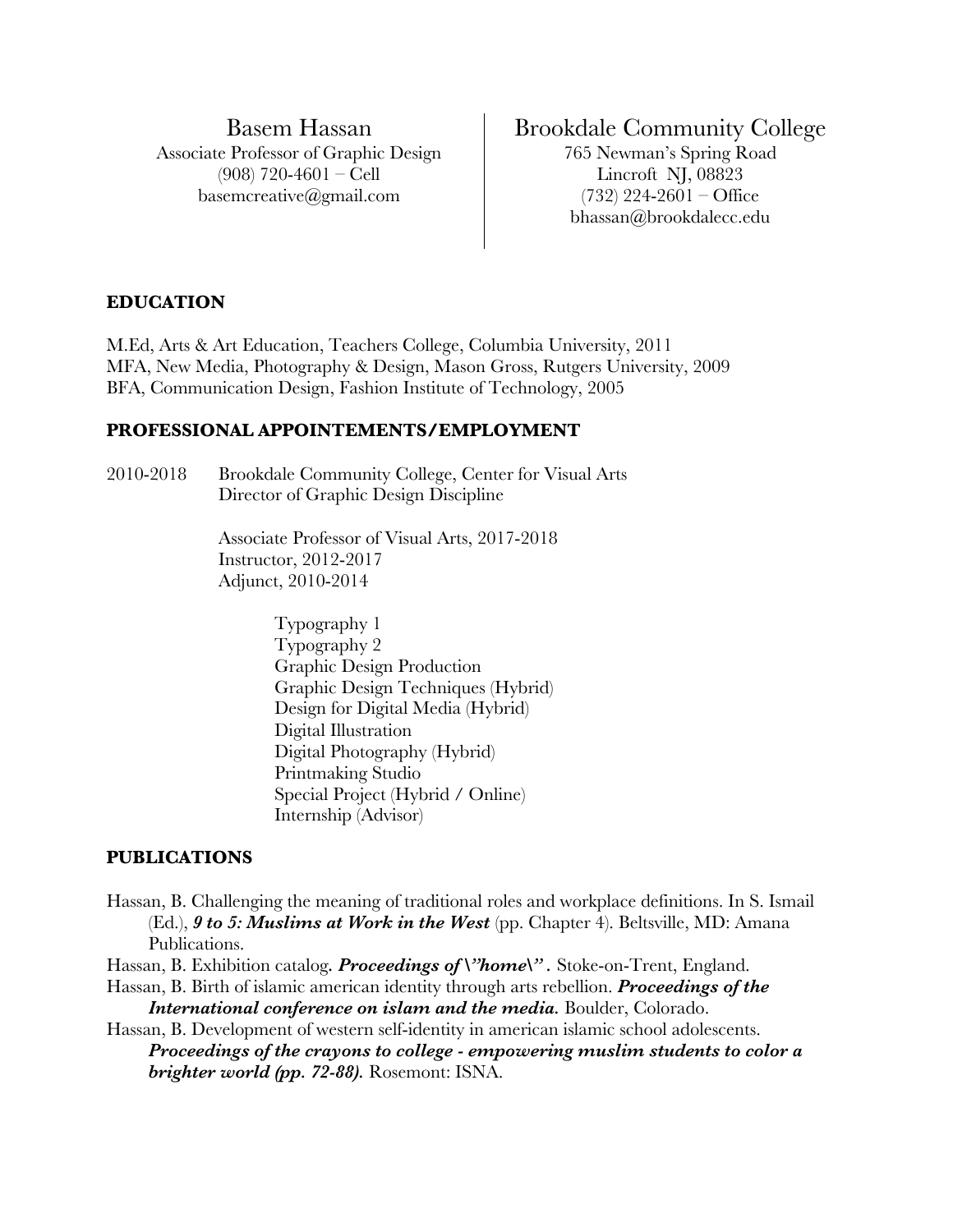Hassan, B. Critical thinking development through inquiry based analysis of fine arts. *Proceedings of the Celebrating a decade of leadership - preserving the legacy, shaping the future (pp. 117-127).* Chicago: ISNA.

### **AWARDS & HONORS**

| 2015-2017   | Gold Crown Award, Columbia Scholastic Press                          |
|-------------|----------------------------------------------------------------------|
| 2016        | Nomination, "Outstanding Faculty Award", Brookdale Community College |
| 2010        | Summa Cum Laude, Columbia University                                 |
|             | 2009 & 2010 Myers Arts Award, Columbia University                    |
|             | 2009 & 2010 Columbia University Arts Education Award                 |
| 2009        | Summa Cum Laude Graduate, Rutgers University                         |
| 2009        | Paul Robeson Young Emerging Artist Award                             |
| 2008 & 2009 | Rutgers Teaching Fellowship Award                                    |
| 2007        | Dean's Fellowship Award for Artistic Integrity                       |

### **GRANTS**

| 2016-2017 | Carl D. Perkins Grant, Brookdale Community College - \$48,000 |
|-----------|---------------------------------------------------------------|
| 2015-2016 | Carl D. Perkins Grant, Brookdale Community College - \$36,000 |
| 2014-2015 | Carl D. Perkins Grant, Brookdale Community College - \$23,000 |
| 2013-2014 | Carl D. Perkins Grant, Brookdale Community College - \$14,000 |

## **INVITED TALKS & CONFERENCE ACTIVITY**

- 2017 Keynote, "Creativity Spaces", TEDx Stevens Institute of Technology
- 2017 Keynote, "Empowering Creativity", Columbia University
- 2016 Workshop, "New Media Learning Tools", NJEdge
- 2015 Workshop, "The Multimodal Experience" NJEdge
- 2014 Panelist, "The Multimodal Experience" School of the Art Institute of Chicago
- 2011 Panelist, "Artist as Educator", Guggenheim Museum
- 2011 Workshop, "Bridging Diversity Programming A look at reintroducing 'Islamic' Art through Transcultural Ideas", NAEA, New York City
- 2011 Keynote, Artist Talk, Islamic Council of North America, National Conference
- 2011 Keynote, "American Muslim Artists", Center for Middle Eastern Studies, Rutgers **University**
- 2010 Panelist, Roundtable on Muslim American Media Issues, NBC Television
- 2010 Interviewee, "Expressions of Muslim Identity", American Public Radio (Nationwide)
- 2010 Keynote, "Development of Muslim American Identity in Islamic School Youth", ISNA (Islamic Society of North America), North American Education Conference
- 2008 Panelist, "Good, Better, Best. Contemporary Islamic Art", Guggenheim Museum

### **TEACHING EXPERIENCE**

Guggenheim Museum, Sackler Education Center, 2009-2010 The New Media Artist Synesthesia of Sound, Video & Photography

Rutgers University, 2008-2009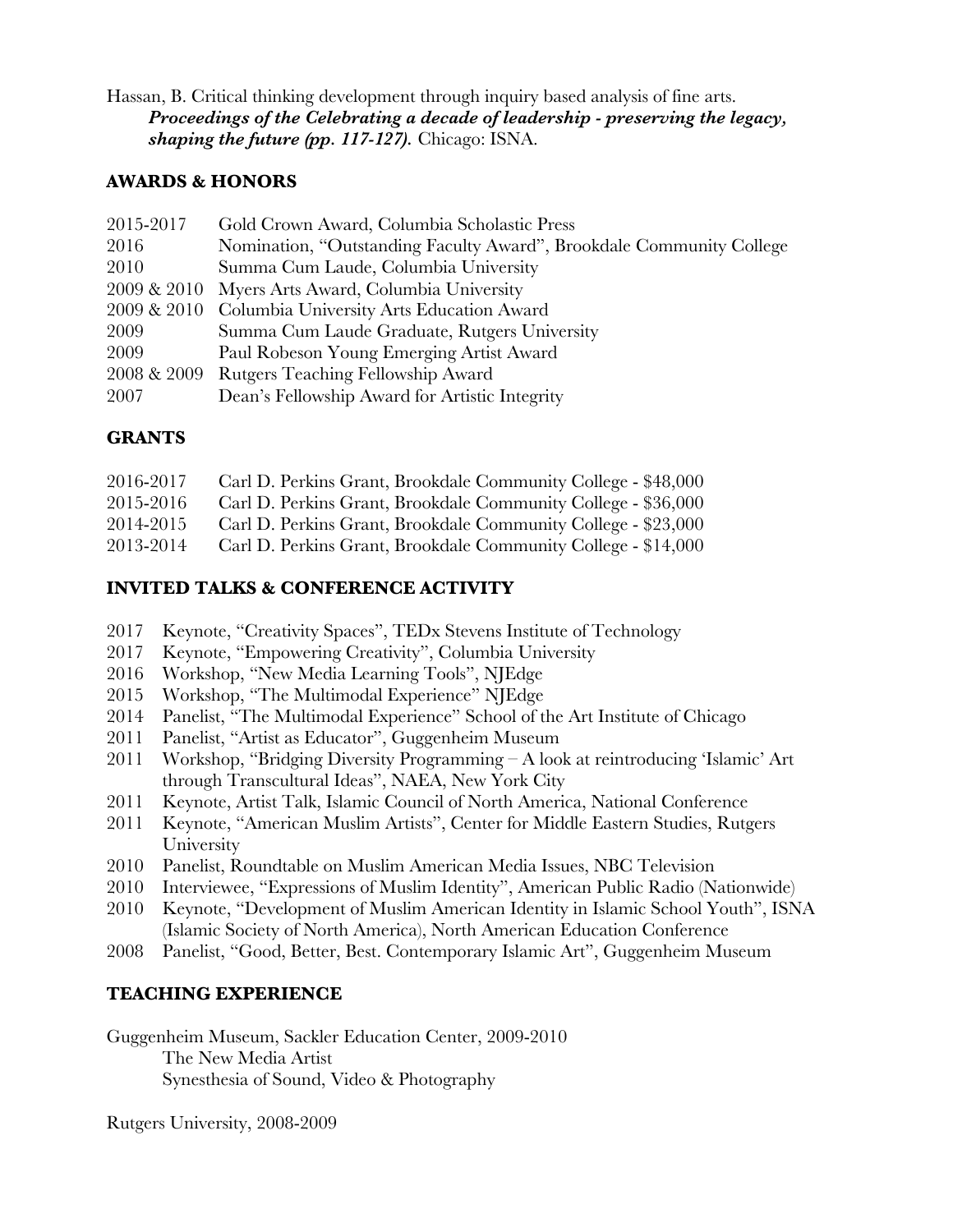Senior Thesis Gallery New Media Practices in Photography & Design

## **DEPARTMENTAL & COLLEGE SERVICE**

| 2018-2018   | Visual Communications Specialist (Social Media/Recruitment, College Relations) |
|-------------|--------------------------------------------------------------------------------|
| 2018-2018   | <b>Black Student Union Advisor</b>                                             |
| 2016 & 2017 | <b>Graduation Announcer</b>                                                    |
| 2012-2018   | Director, Graphic Design Discipline                                            |
| 2012-2018   | Chair, Department Advisory Committee                                           |
| 2012-2018   | High School Recruiter/Presenter, Center for Visual Arts                        |
| 2015-2018   | Advisor, Collage Literary Arts Magazine                                        |
| 2015-2018   | Photographer, Humans of Brookdale                                              |
| 2014-2018   | Center for Visual Arts Host, Teen Arts Festival                                |
| 2017        | Host & Head Organizer, TEDxBrookdaleCollege                                    |
| 2017        | Creative Director, 2018 Center for Visual Arts promotional catalog             |
| 2016        | Middle States Commission on Higher Education, Accreditation Review             |
|             | Co-Chair, Working Group VII: Governance, Leadership, and Administration        |
|             | Steering Committee Member, Accreditation Review                                |
| 2014-2016   | Co-Director, Visiting Artist Program                                           |
| 2014        | Member, Promotion Committee                                                    |
| 2012-2014   | Advisor, TH!NK Design Club                                                     |

## **TEACHING AREAS/COURSES PREPARED TO TEACH**

History of Design (Traditional, Hybrid, or Online) Arts, Culture, and Media (Traditional, Hybrid, or Online) Darkroom Photography Branding Systems (Traditional, Hybrid, or Online) Packaging Design UX & Mobile Design Fine Art Graphic Design & Printmaking Graphic Fashion Design [Silkscreen & Vinyl Applique]

# **PROFESSIONAL MEMBERSHIPS**

Art Director's Club American Institute of Graphic Arts American Society of Media Photographers Professional Photographers of America American Alliance of Museum Education College Arts Association National Association of Arts Educators

# **SELECT EXHIBITIONS**

Rockers & Posers, Brooklyn Artists Gym - B.A.G., New York, NY, (\*BEST IN SHOW) Group Show, Chelsea Art Museum, New York, NY (\*Sold Out) Video\_Dumbo, Galapagos Art Space, New York, NY